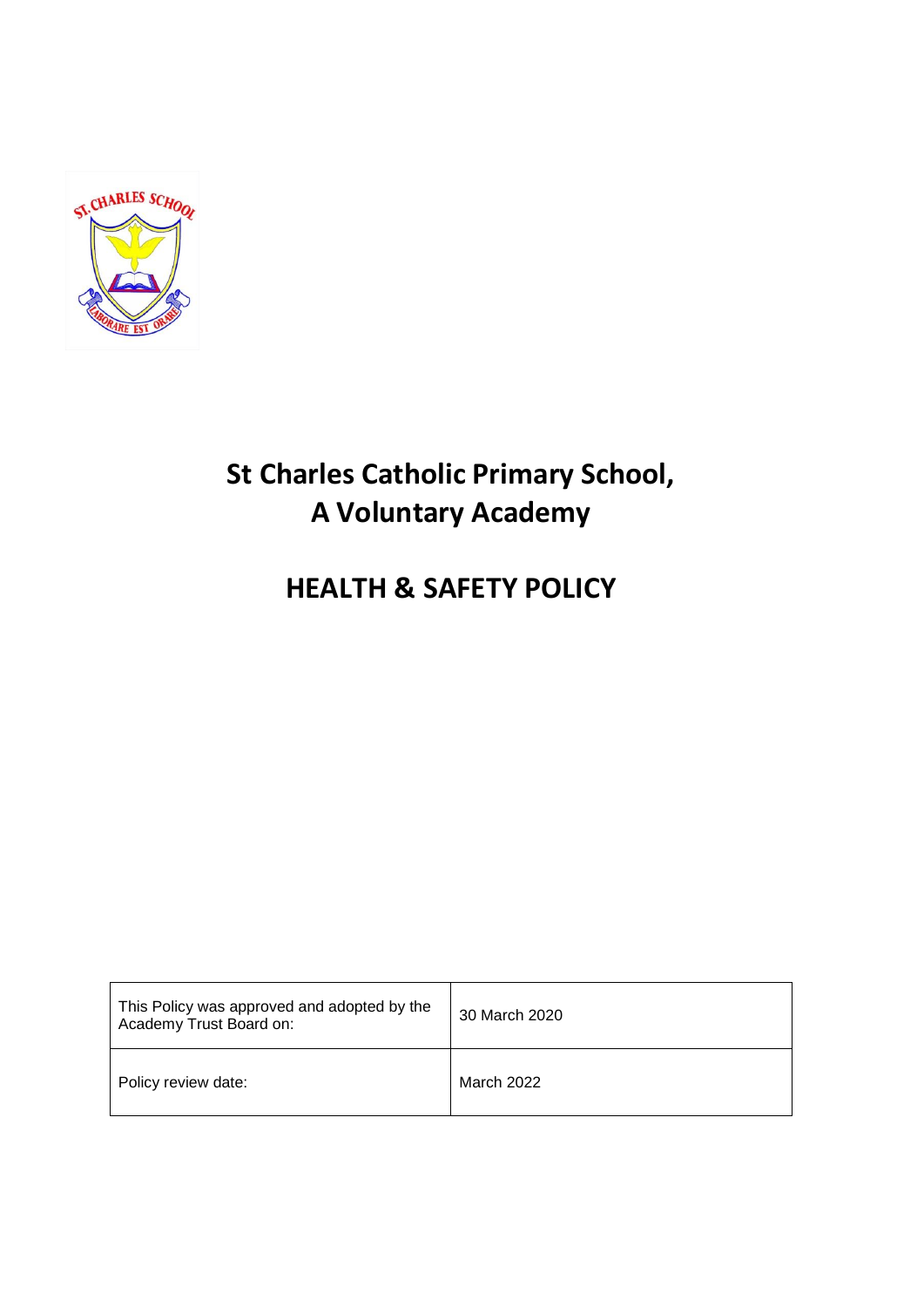

Contents

This policy is in three parts.

- 1. **Health and Safety Policy Statement** A statement of general policy based on legal duties under the Health and Safety at Work etc. Act 1974 [section 2 (3)].
- 2. **Organisation of Duties** Explains the allocation of functions to individuals i.e. who does what as regards to health and safety management.

# 3. **Arrangements**

How health and safety functions allocated to individuals are carried out.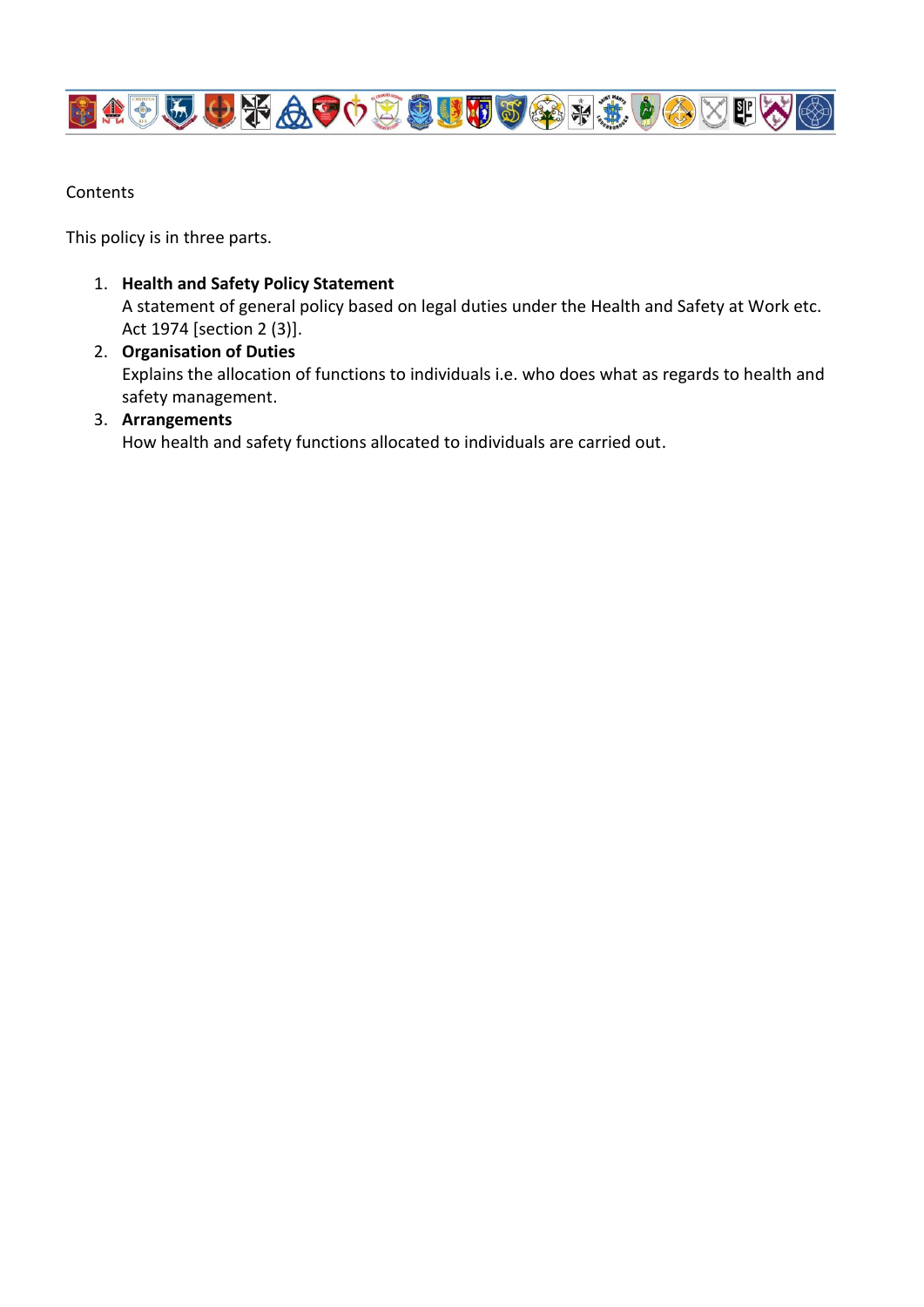# 1.Health and Safety Policy Statement

St Thomas Aquinas Catholic Multi-Academy Trust will:

- Aim to provide a safe and healthy working and learning environment for staff/ pupils/students and visitors.
- Acknowledges the provisions of the Health and Safety at Work etc. Act 1974 and in particular the duty of every employer to conduct their business in such way as to ensure, so far as is reasonable practical, that persons who are in their employment, and also persons who are not but who may be affected by it, are not exposed to unacceptable risks to their health and/or safety.
- Accepts that it has a responsibility to take all reasonable practicable steps to ensure the health, safety and welfare of staff and others.
- Promote an effective safety culture throughout the Trust
- Will take all reasonable steps to identify and reduce hazards to a minimum but all staff and pupils/students must appreciate that their own safety and that of others depends upon their individual conduct and vigilance while on the school premises, or whilst taking part in school sponsored activities.
- Consult with our employees on matters affecting their health and safety.
- Provide information, instruction, training and supervision for employees.
- Ensure that employees are 'competent' to carry out their activities.
- Provide adequate welfare facilities for employees and pupils.
- Monitor the standards of health and safety performance and ensure continuous improvement in the management of health and safety.
- Review the systems in place that manage health and safety and to revise it as necessary on an annual basis.

This policy will be brought to the attention of all employees and will be kept readily available for employees on the Trust website.

**Signed:** Chief Executive Officer **Signed:**  $A_0 \cap$  Chair of Trust Board

Date: 30/03/2020

Date: 30/03/2020

Signed: **Signed: Headteacher Headteacher** Date: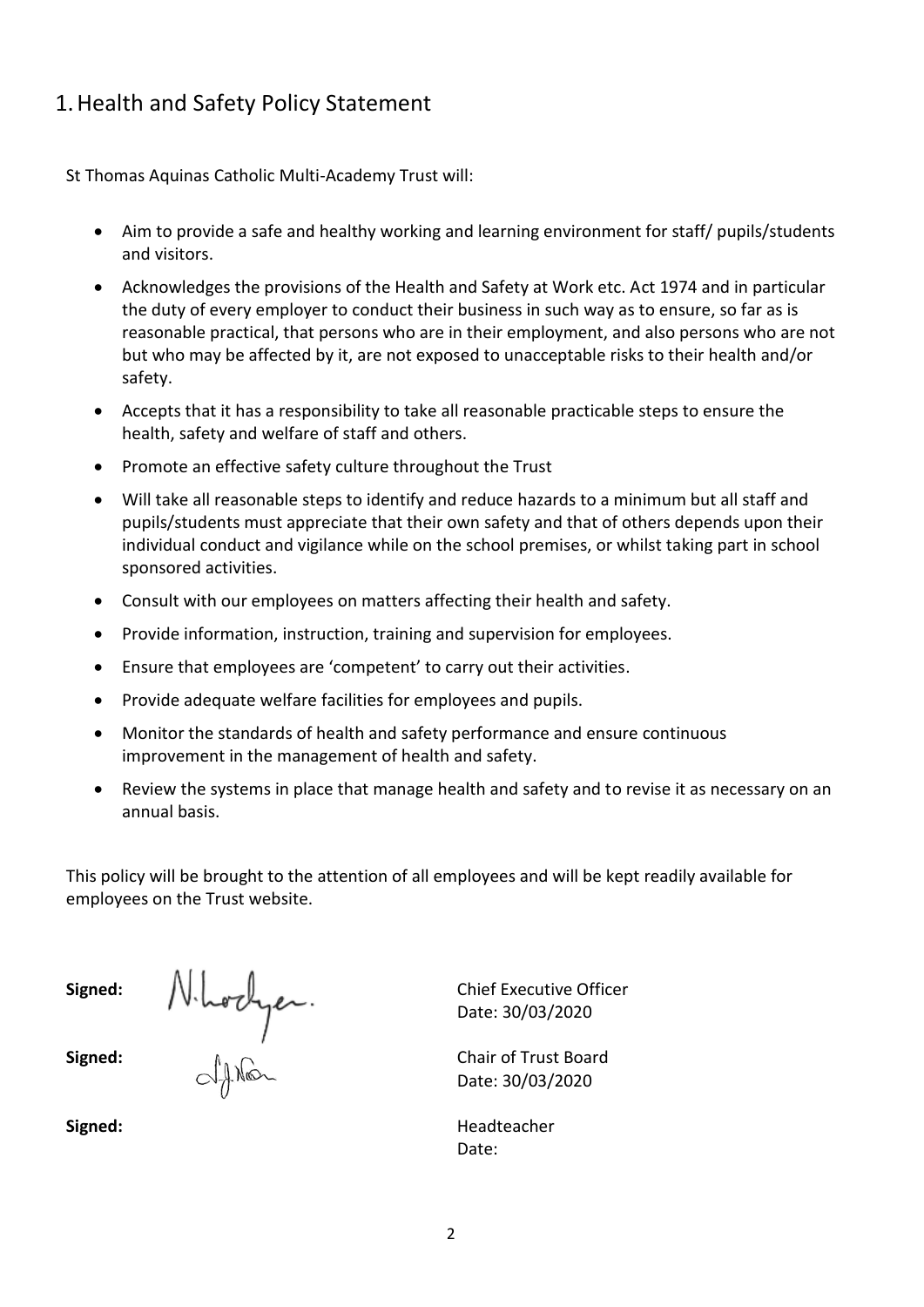# 2.Organisation of duties

# **Duties of the Trust**

The ultimate responsibility for health and safety rests with the employer although some functions under the Health and Safety at Work etc. Act 1974 are delegated to Headteachers (as detailed below).

The Board of Directors will:

- Establish mandatory health and safety policies and outcomes that academies will follow and achieve.
- Monitor academies' compliance with legislation and policies.
- Monitor academies' health and safety performance.
- Provide direction as necessary to academy management in the interests of health and safety.
- Ensure that academy management are appropriately trained in health and safety principles.
- Ensure any Trust-wide purchasing and contracting procedures and arrangements that are in place consider health and safety compliance and performance.
- Consult with employees on matters affecting their health and safety according to the Safety Committees Regulations 1977 and Health and Safety (Consultation with Employees) Regulations 1996.

# **Duties of the Chief Executive**

The Chief Executive will:

- Ensure Health and safety regularly appears on the agenda for board meetings.
- Appoint a 'Health and Safety Coordinator' for the Trust to demonstrate its strategic importance.
- For the purpose of maintaining health and safety legal compliance and/or complying with the Trusts health and safety aims and objectives direct an academy to take compulsory action.
- Ensure that competent health and advice is available as referenced in Regulation 7 of the Management of Health and Safety at Work Regulations 1999.

# **Duties of the Director of Business Services**

The Director of Business Services will:

- Act as 'Health and Safety Coordinator' for the Trust.
- Ensure that the Trust properly discharges its duties under its Health and Safety Policy.
- Develops and reviews the Health and Safety policies in line with statutory requirements.
- Integrate good health and safety management into business decisions.
- Coordinate with Academies ensuring the implementation of the Trust's policies and procedures in relation to maintaining health and safety statutory documentation and ensuring that the Trust discharges its duties.
- Coordinate with Academies ensuring that health and safety management systems, processes and practices are consistent, coordinated and synchronized across all of the Academies in the Trust.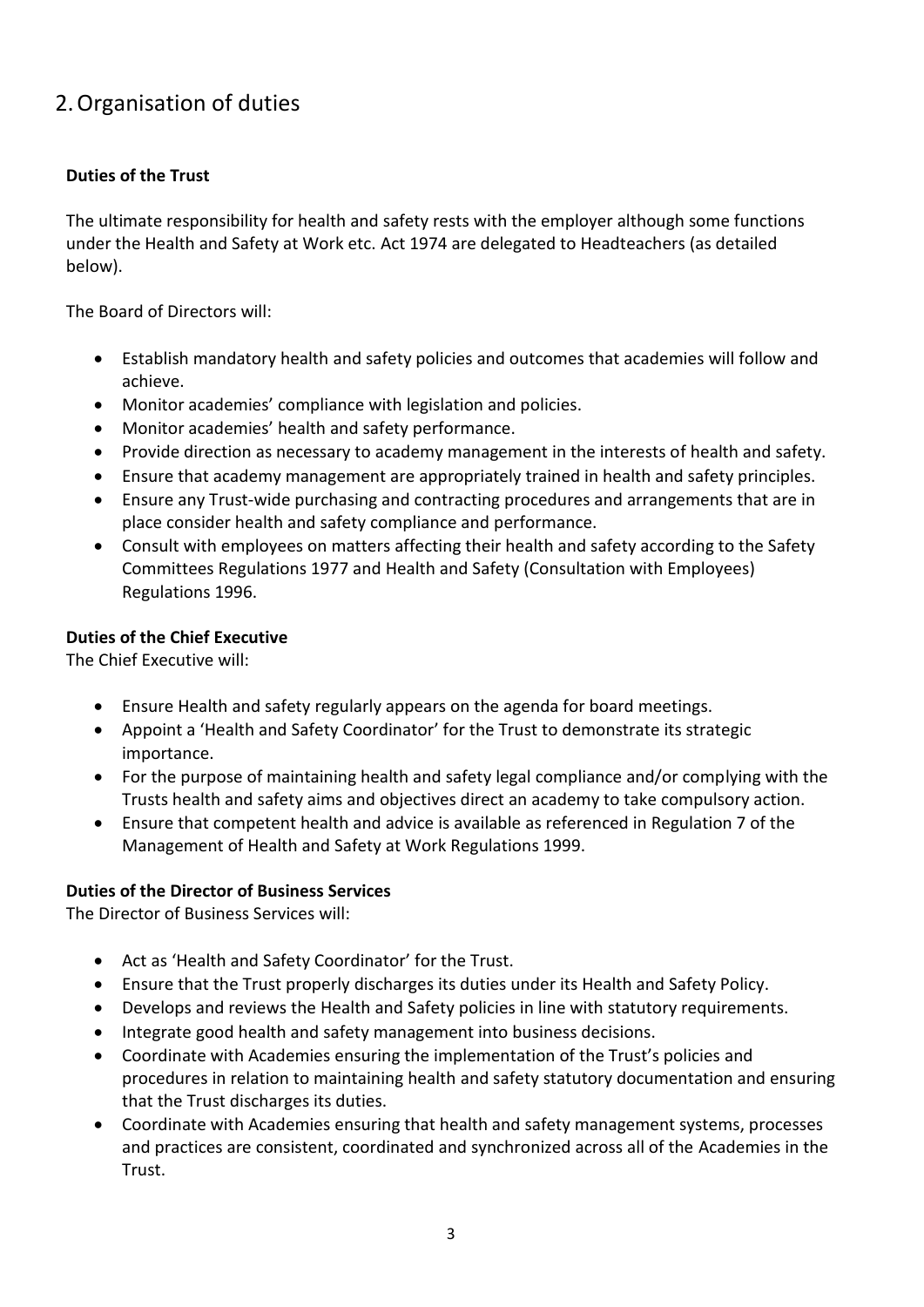Works with the Assistant Director of Business Services to ensure that facilities-related risk assessments and other statutory and non-statutory testing and inspections are completed in a timely manner and by staff and contractors who are competent.

# **Duties of the Principal/Headteacher**

The Principal/Headteacher will:

- Acts as Building Responsible Officer (BRO)
- Demonstrate visible, active commitment to health and safety improvement.
- Promote the maintenance and development of safe working practices and conditions for all employees, pupils and other non-employees on site.
- Ensure that the requirements of all relevant legislation, codes of practice, trust and academy policies are met at all times.
- Coordinate with the Trust to ensure implementation of the Trust's policies and procedures in relation to maintaining health and safety statutory documentation and ensuring that the academy discharges its duties.
- Appoint a Delegated Duty Officer (DDO) to work in coordination with the Assistant Director of Business Services.
- Ensure safe working conditions and safe working practices are provided for the health, safety and welfare of staff, pupils and others.
- Consult with employees, and safety representatives, on local health and safety issues.
- Ensure effective means of communication with staff on health, safety and welfare issues.
- Ensure that risk assessments are undertaken and reviewed annually or as necessary.
- Identify the training needs of employees and ensure that they are 'competent' to carry out their activities.
- Work with the Director of Business Services to ensure that arrangements are made to rectify defects in the premises, its plant, equipment or facilities are reported and made safe.
- Ensure that accident, work-related ill health and violent incidents are reported and investigated as necessary.
- Monitor the standard of health and safety throughout the academy.
- Work with the Director of Business Services to ensure that emergency procedures are in place.
- Ensure that staff involved in educational visits are aware of their responsibilities regarding offsite visits and that all relevant staff have access to health and safety information, policies and procedures.
- Authorise all off-site visits; inform Governors of all non-routine off-site visits.

# **Duties of the Delegated Duty Officer (DDO) or Operations/Site Manager**

The Delegated Duty Officer will:

- Ensure that the academy properly discharges its duties under its Health and Safety Policy.
- Work with the Director of Business Services to review and develop existing and new Health and Safety policies and procedures in line with statutory requirements.
- Coordinate with the Assistant Director of Business Services ensuring that health and safety management systems, processes and practices are consistent, coordinated and synchronized across all of the Academies in the Trust.
- Ensure that facilities-related risk assessments and other statutory and non-statutory testing and inspections are completed in a timely manner and by staff and contractors who are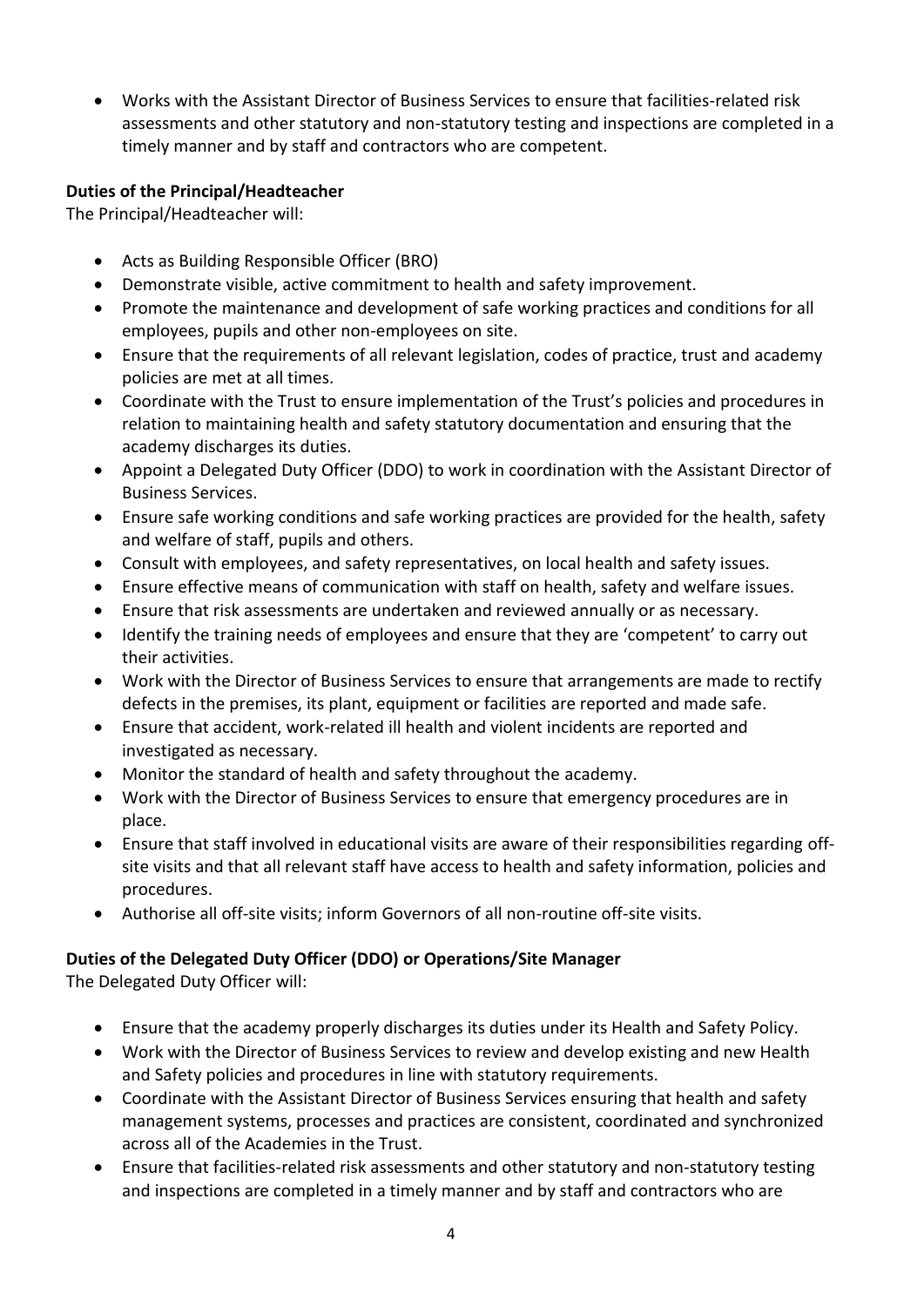competent.

- Only engage the services of a contractor of supplier who has been approved by the Trust and ensure that suitable and sufficient risk assessments and methods statements are provided prior to the commencement of any works.
- Take reasonable care of their own health and safety and of others who might be affected by their actions or lack of action.
- Cooperate with the academy and the Trust on health and safety matters including compliance with Trust and academy procedures.
- Keep premises records up to date (including records of asbestos and water hygiene monitoring, fire drills, etc.). These should include an accurate record of contractor visits.
- Ensure that all the building's machinery, plant and other fixed services and systems are maintained (and also formally inspected as relevant) and that maintenance and inspection records are kept on site.

# **Duties of All Employees**

All employees will:

- Take reasonable care of their own health and safety and of others who might be affected by their actions or lack of action.
- Cooperate with the academy on health and safety matters including compliance with Trust and academy procedures.
- Not interfere with anything provided to safeguard their health and safety.
- Report any health and safety concerns, e.g. hazards or defects etc. in line with local procedures.
- Ensure that pupils are aware of the academy's emergency procedures.
- Report any medical or physical condition which adversely affects their ability to conduct their work in a safe and healthy manner to their line manager.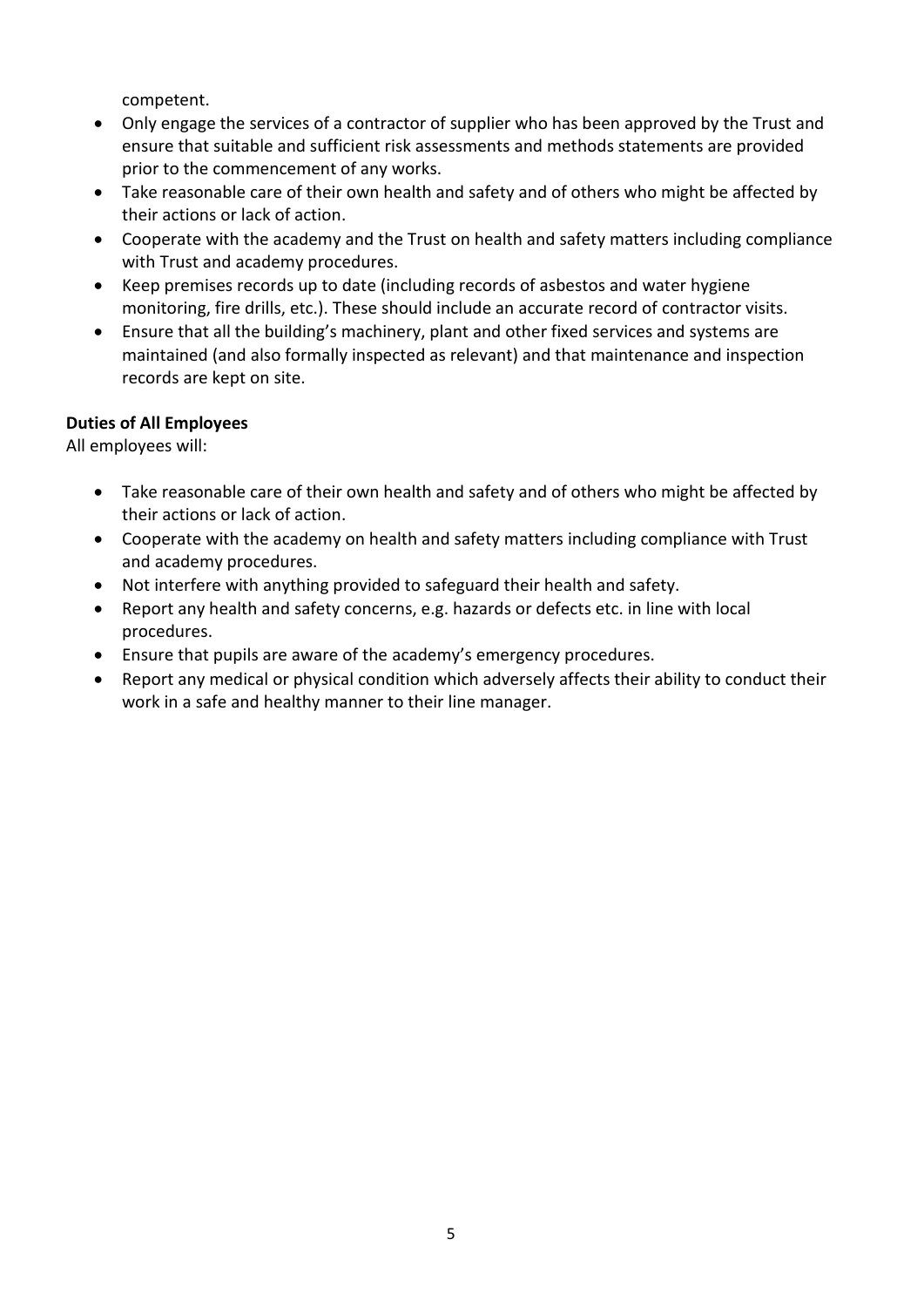# **Additional Responsibilities for Subject Coordinator of Design and Technology**

- Ensure suitable and sufficient risk assessments are in place for all activities and operations in design and technology
- Ensure all machinery and equipment is maintained and inspected at suitable intervals and is safe for staff and pupils to operate;
- Ensure that suitable arrangements are in place to prevent the unauthorised use of all machinery and equipment;
- Ensure that suitable arrangements are in place in case of accidents and emergencies in design and technology activities

# **Additional Responsibilities PE Coordinator (also Office Manager)**

- Ensure suitable and sufficient risk assessments are in place for all activities related to PE and sports, including those not undertaken on school premises and/or not during normal school hours;
- Ensure all equipment related to PE and sports is maintained and inspected at suitable intervals and is safe for staff and pupils to use;
- Ensure that suitable arrangements are in place to prevent the unauthorised use of all equipment related to PE and sports;
- Ensure that all PE and sports staff are suitably trained and competent for all activities undertaken or supervised, that their training is current and that suitable records are kept on site;
- Ensure that suitable arrangements are in place for accidents and emergencies in all areas associated with PE and sports activities.

# **Additional Responsibilities of the Swimming Coordinator**

- Ensure a suitable and sufficient risk assessment is in place, implemented and reviewed for all activities in the swimming pool and associated areas;
- Ensure all activities in the swimming pool and associated areas are undertaken in accordance with normal operating procedures and the emergency action plan;
- Manage all staff involved in the operation of the swimming pool and ensure they are all aware of the duties and responsibilities associated with their role.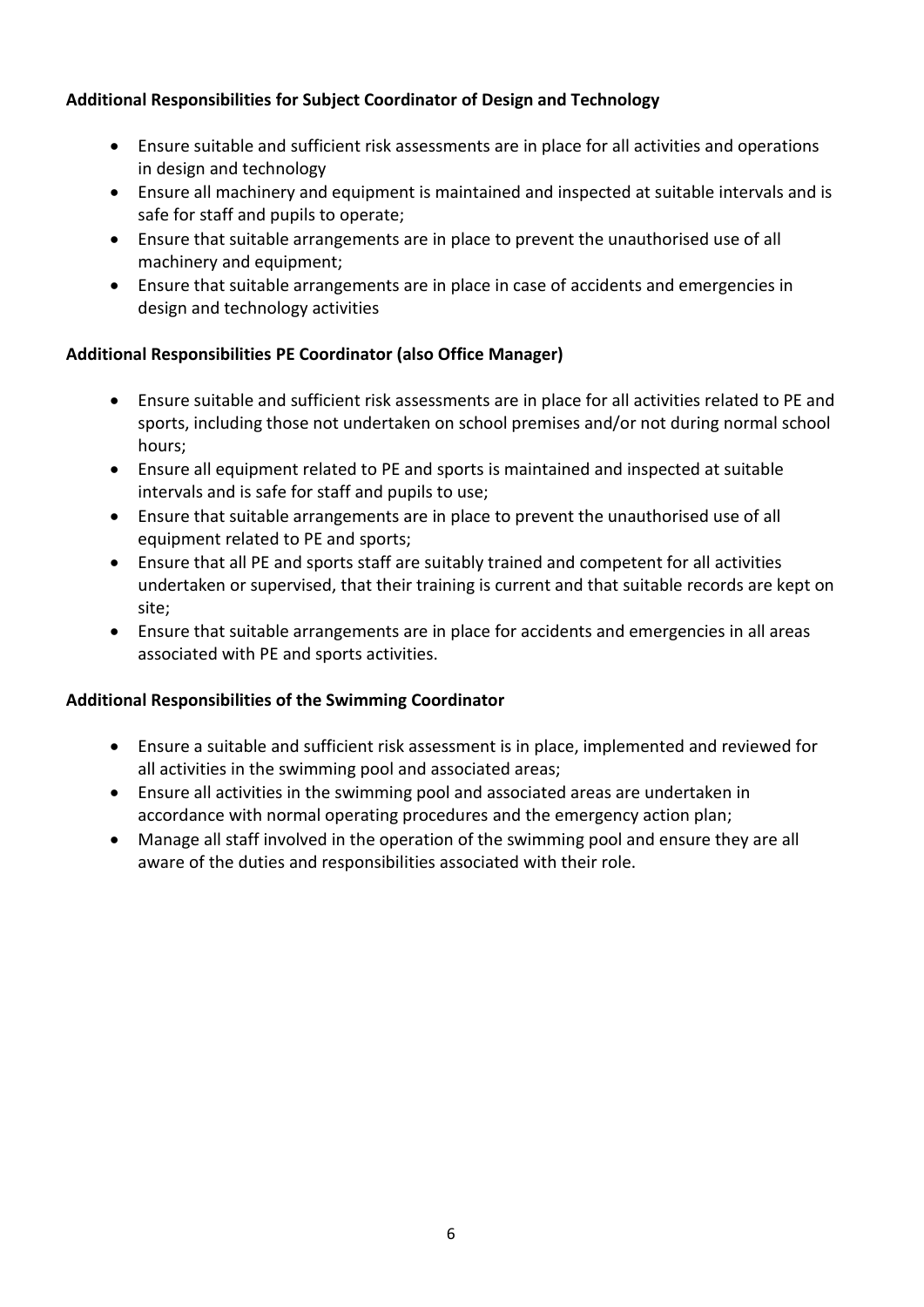# **Additional Responsibilities of the Educational Visits Coordinator (EVC)**

- Ensure all educational visits are planned and undertaken in accordance with current national and local guidelines;
- Ensure that all educational visits are on logged on Evolve.
- Ensure suitable and sufficient risk assessments and other arrangements are in place for all educational visits;
- Ensure all educational visits are adequately supervised and staffed and that suitable arrangements are in place for accidents and emergencies;
- Ensure all staff involved in the planning of educational visits are suitably trained and competent;
- Provide suitable health and safety advice and guidance to staff involved in the planning of educational visits.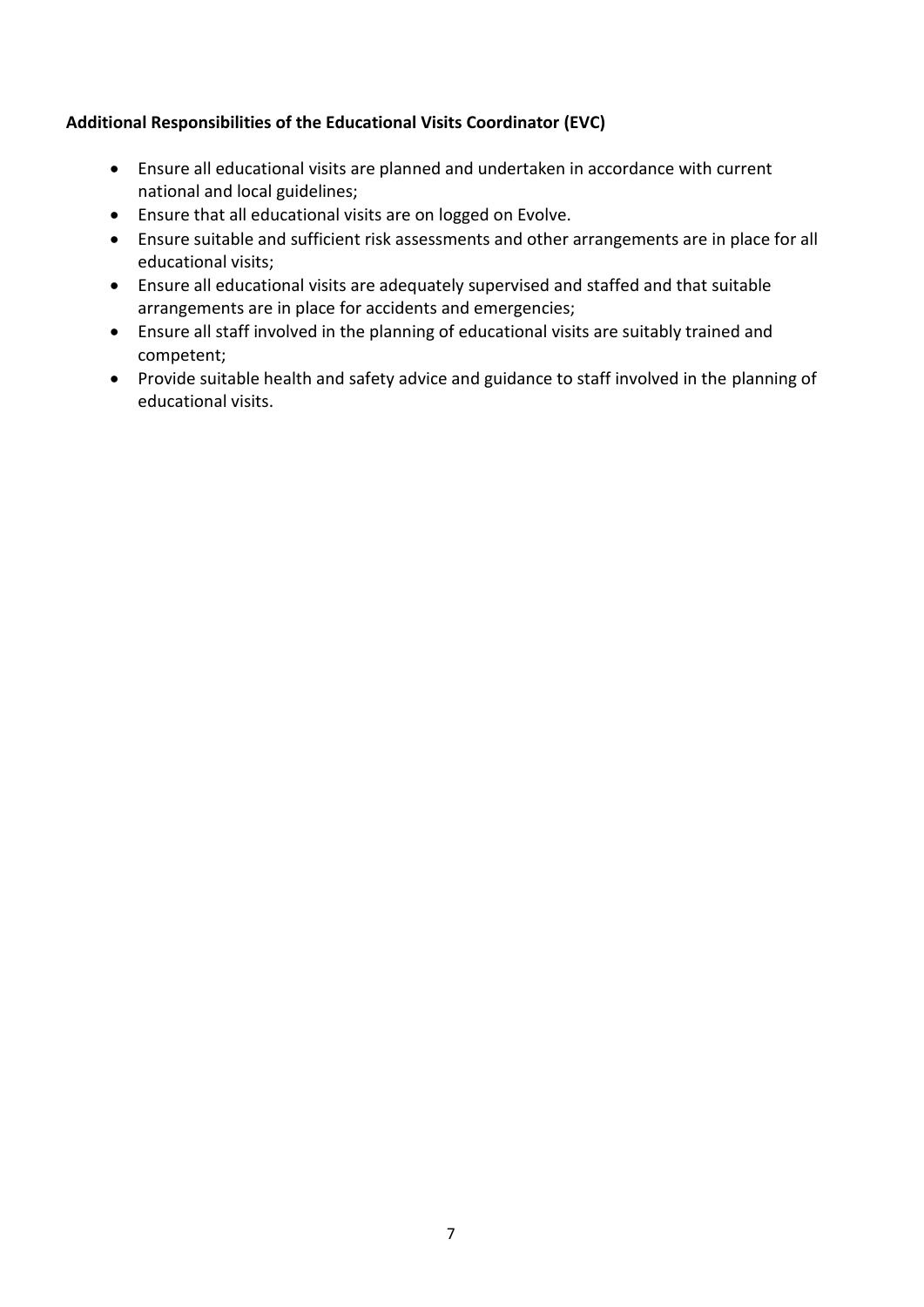#### **Health and Safety Organisation**

The chart below shows the relationship between the Trust Health and Safety Policy and local Health and Safety Policies and shows how key management roles interact.

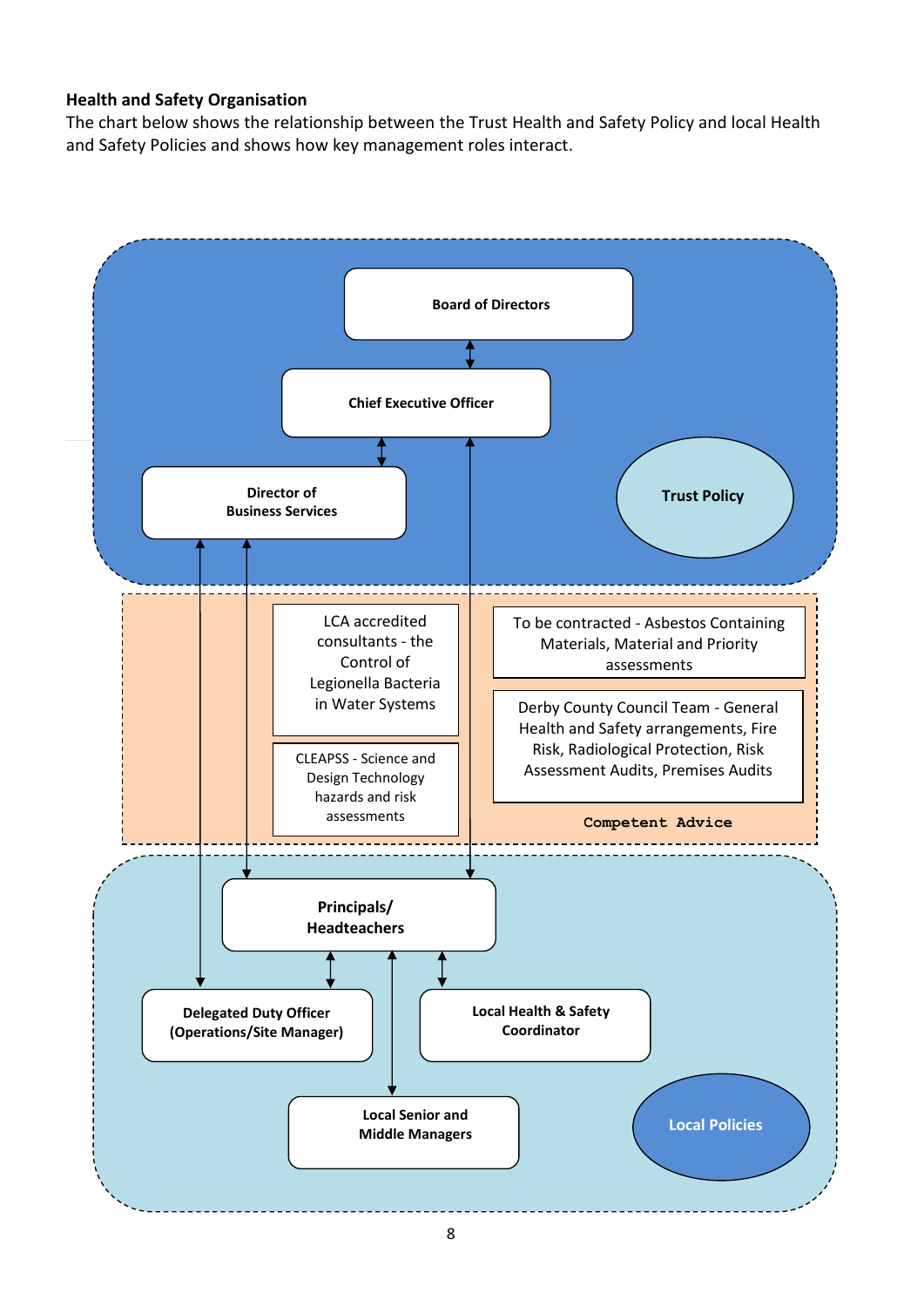# 3. Arrangements

# **Competent Advice**

The Trust has appointed the following a competent health and safety advisers:

- Derby County Council (Academies) Team in respect of general Health and Safety arrangement, fire risk, risk assessments, risk assessment and premises audits;
- Derby County Council and HSE in respect to Radioactive Materials
- Specialist safety and risk advisors in respect of the control of asbestos containing materials, material and priority assessment;
- Various LCA accredited consultants in respect of the control of legionella bacteria in water systems;
- CLEAPSS in respect of science and design Technology hazards;
- Other competent advice will be taken as and when required.

Competent advice is taken in the management of health and safety at both Trust and academy level.

# **Every – online portal**

Relevant statutory documents, reports, surveys, testing and compliance information will be held on Every. The Deputy Duty Officer (DDO) or Operations/Site Manager will upload data to the Every to demonstrate compliance and provide an audit trail.

# **Accident Reporting and Investigation**

Accidents to employees will be reported and recorded locally using the Derby County Council Corporate accident reporting system. Accidents or near misses reportable under RIDDOR (the Reporting of Injuries, Diseases and Dangerous Occurrences Regulations 2013) will be reported at Trust level by the Director of Business Services. Academies will inform the Director of Business Services immediately if such an incident occurs in their academy.

Accidents to pupils and other non-employees are recorded as laid down in the academy's guidance and local policies.

Accidents are investigated locally by line managers. Accidents are monitored by the Director of Business Services.

The Headteacher is responsible for ensuring specified serious accidents to both employees and nonemployees are reported to the Director of Business Services. Derby City Council H&S Team will report to the Health and Safety Executive as legally required by the Reporting of Injuries, Diseases, and Dangerous Occurrences Regulations.

Accidents of a very serious nature or those which may result in a claim or media interest are to be reported to the Trust immediately.

# **Asbestos Management**

The academy will maintain a register of asbestos containing materials. Asbestos management surveys identifying both material and priory assessments will be commissioned by the Trust and updated annually by the academy.

If asbestos containing materials pose a serious risk to the health of persons using the academy, the materials shall be removed as safely and as soon as reasonably practicable possible.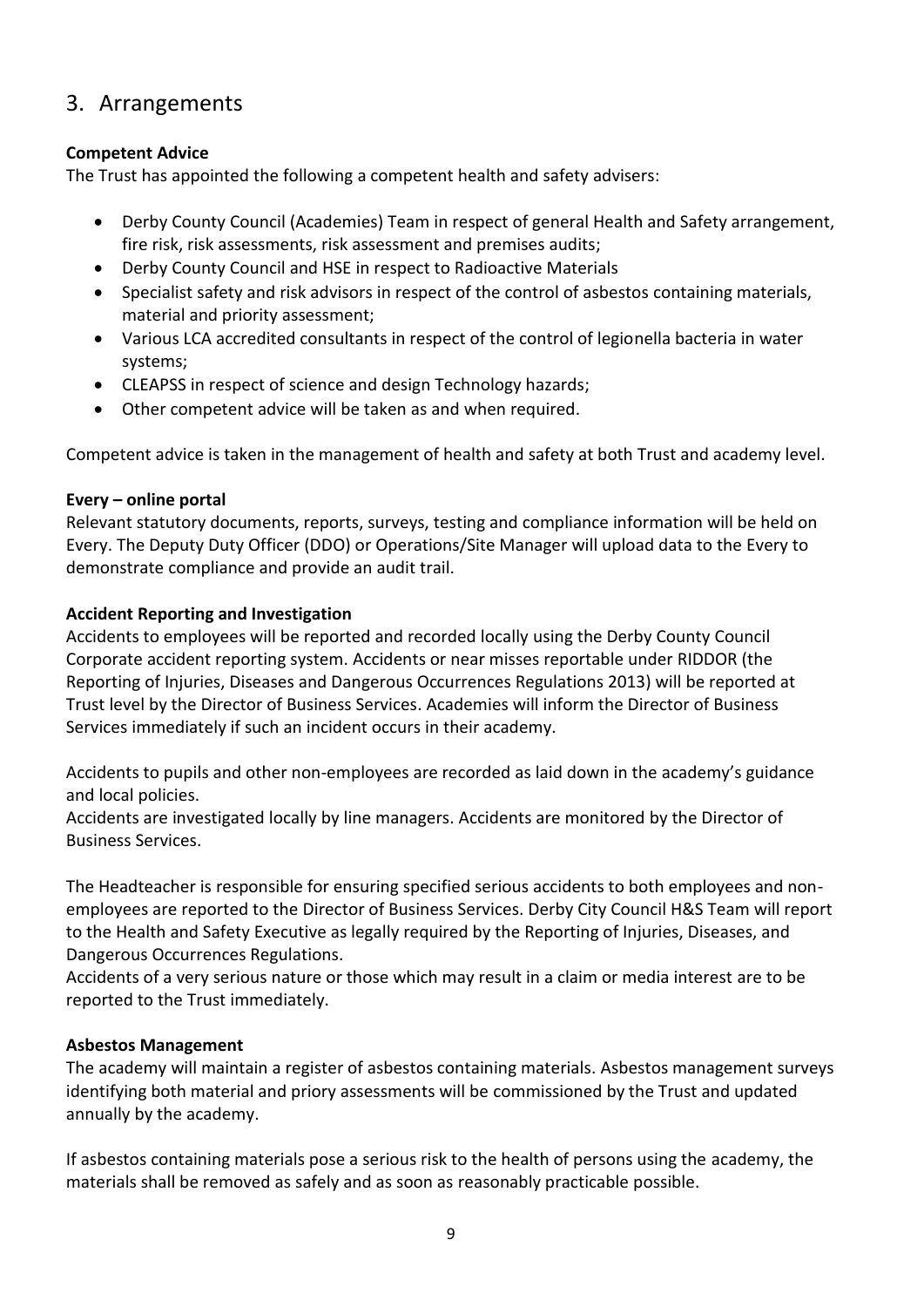Management surveys will be undertaken by a surveyor on a 5 yearly basis for all academies built prior to 2000. The Director of Business Services will organise any work required as a result of the survey in coordination with the Nottingham Diocese.

Where asbestos containing materials are present, and do not pose a serious risk, the academy will take the opportunity to remove them progressively when it is safe and cost effective to do so. Whilst asbestos containing materials remain in situ the academy will ensure that they are managed in accordance with their Local Asbestos Management Plan and in such a manner so that the risk to the health of our employees, contractors, visitors and other people using the premises is minimised.

All specified work on asbestos containing materials will be carried out in accordance with the current legal standards using the best working practices by licensed contractors where applicable. Where non-licensed work is carried out, this will be carried out to the standards laid out in the HSE Asbestos Essentials reference manuals and process sheets.

The condition of known asbestos in the building will be monitored by the Deputy Duty Officer (DDO) or Site Manager on a monthly basis and recorded in the Asbestos logbook.

No destructive or potentially destructive work (however minor) will be undertaken in the academy without first reference to the asbestos survey and logbook. This includes accessing service voids and ceiling voids

The academy will identify areas that are not covered by an asbestos survey and thus may not be accessed without further sampling and/or air tests and these areas will be considered out of bounds.

The Asbestos Survey and logbook will be held in the academy and on the Every Portal and will be made available to contractors prior to their carrying out work within the premises.

# **Condition surveys**

A D1 condition survey has been undertaken in the Pentecost Term 2019.

#### **Construction work**

All construction work is carefully monitored in accordance with Trust and Diocesan procedures. No construction work will take place without the prior consent of the Trust and the Diocese.

#### **Consultation**

The establishment of a Trust Health and Safety Committee will be considered if requested to do so by at least two safety representatives. Trust and model academy policies with Health & Safety implications will be subject to consultation with trade unions.

Consultation of policies and procedures with health and safety implications will be undertaken at a local academy level.

#### **Consultation with Employees**

Where policies, procedures and risk assessments have been created using the model versions these will be subject to local consultation with members of staff.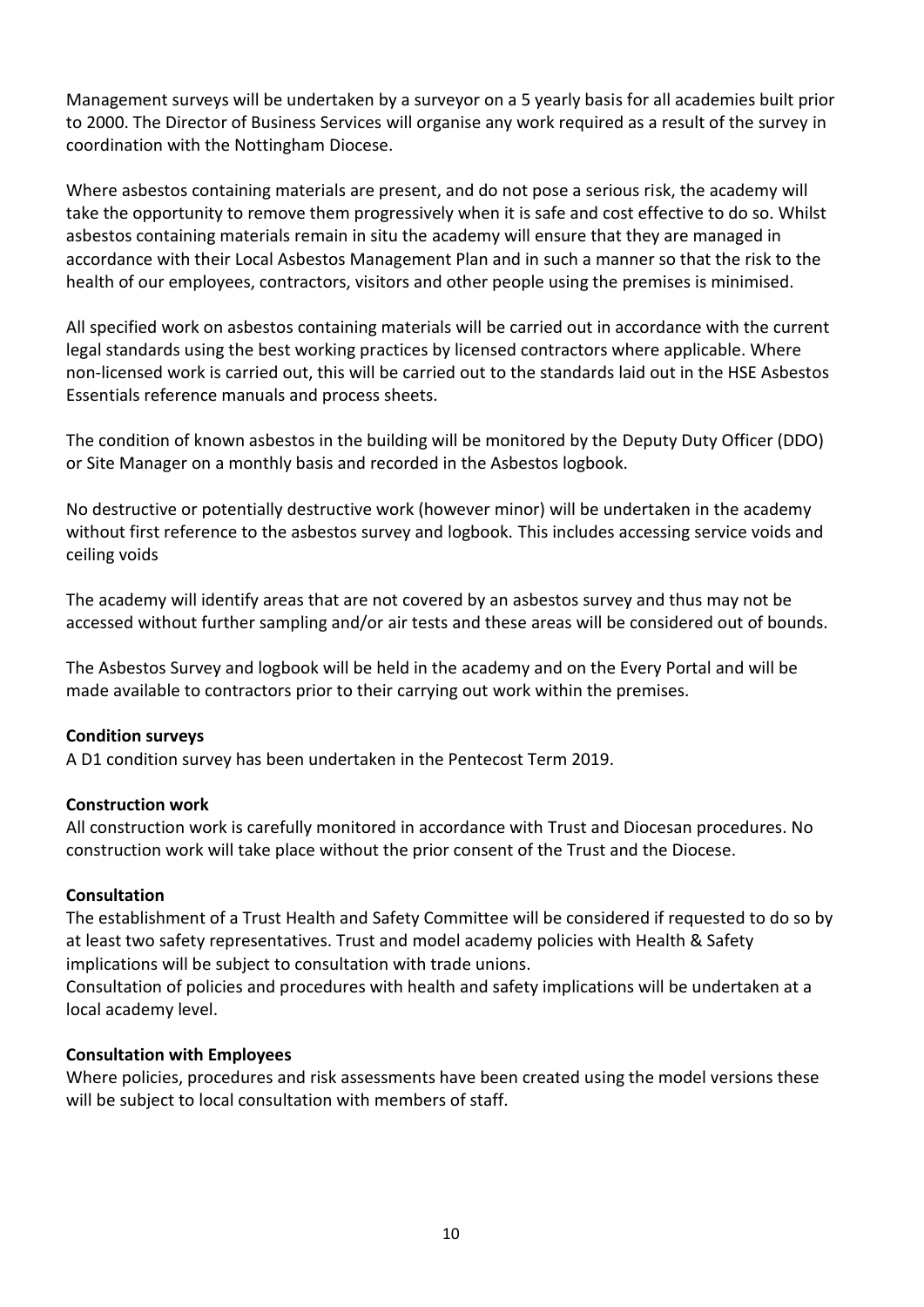# **Contractors**

Academies will only use contractors recognised by the Trust and recognises the shared responsibility that any work is undertaken by contractors is done so in a safe manner. The contractors' health and safety compliance and performance are considered as awarding factors for the tendering of all locally managed contract work.

Contractor work is managed locally on site where induction procedures and monitoring is in place.

# **Curriculum**

Risk assessments will be undertaken on all lesson activities where there is a significant risk of injury or ill health. Precautions will be included in lesson plans as necessary.

Specialist guidance will be provided by:

- Physical Education through The Association for Physical Education (afPE).
- Science through the Consortium of Local Education Authorities for the Provision of Science Services (CLEAPSS).
- Science and Technology (ages 3-12) "Be Safe!" Association for Science Education.

# **Display Screen Equipment**

The academy will complete risk assessments for designated users of Display Screen Equipment.

# **Electrical Safety**

All portable electrical appliances in academies are checked by a 'competent' person appointed by the academy on an annual or bi-annual basi*s*. Records of PAT testing are held on site and on the Every Portal.

All employees will be instructed to carry out a visual inspection of electrical equipment, prior to use, for signs of damage or charring. Defects will be reported to the Deputy Duty Officer so that action can be taken to take the equipment out of use.

The electrical installation will be inspected at 60 month intervals by a competent person i.e. electrical engineer.

The academy (in with the Trust) will undertake all remedial action/s from the report.

# **Emergency Procedures**

The academy has completed an emergency plan 25.2.2021 and shared the plan with the Trust. A copy can be found on the school website and in the shared folder on the school drive.

# **Finger Guards**

The academy has completed a risk assessment on 21.2.2021 A copy can be found in the risk assessment file on the shared work drive.

# **Fire Safety**

Inspections and testing are recorded manually in a dedicated fire logbook and on site and on the Every Portal.

# **First Aid**

The academy will complete a first aid needs risk assessment. One member of staff is required to be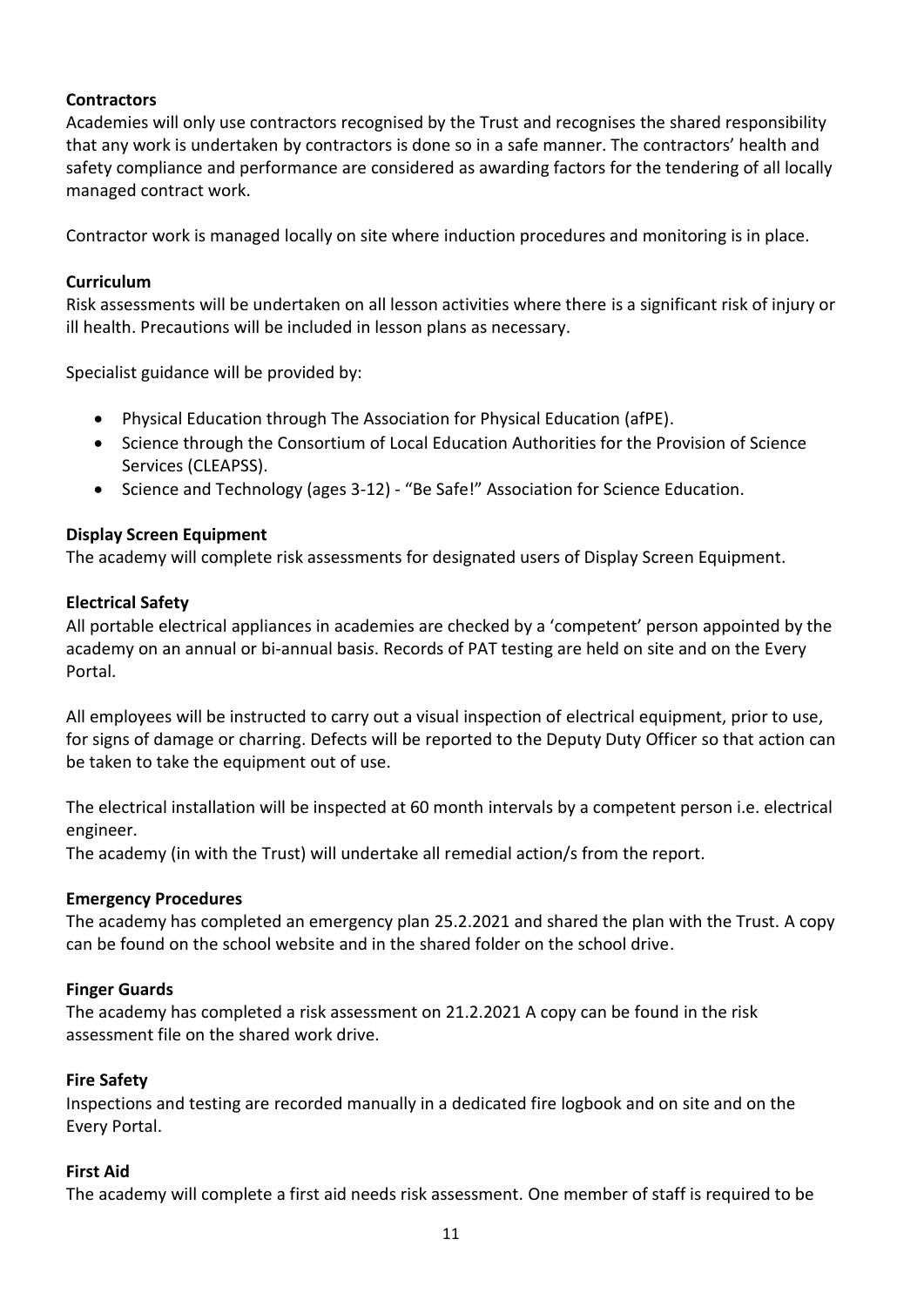qualified to EFAW level to provide first aid treatment.

#### **Gas equipment and appliances**

All gas boilers and other gas appliances are inspected annually by an approved 'competent' contractor. Contractors will be approved from the Gas Safe Register at Trust level. Gas tightness tests will be carried out annually.

#### **Hazardous Substances**

All hazardous substances risk assessments are completed as required. COSHH training will be provided by the Trust.

#### **Health and Safety Advice**

Competent advice, guidance, generic risk assessments and training is provided though:

Derby County Council's Schools Health and Safety Team.

#### **Housekeeping**

The academy will monitor housekeeping standards.

#### **Information and Communication**

All employees are given adequate information on health and safety matters in relation to their work activities as identified in the relevant risk assessments.

A Health and Safety Executive (HSE) poster will be displayed in each academy. Details will be entered of contact details for the Director of Business Services, the H&S advisor (Derby County Council) and where to obtain details of the union safety representatives.

#### **Inspections – Health & Safety**

The academy will have an annual walkabout inspection undertaken by the Director of Business Services Director and the Assistant Director of Business Services. This may include a representative from the academy governing body and a local H&S committee representative.

# **Lettings/Use Premises Out of Hours**

The academy will obtain advice regarding any lettings from the Director of Business Services. A lettings contract with conditions of hire will be completed, signed and approved as necessary. The person or organisation using the academy premises will submit their risk assessments for their activities prior to the commencement of their letting.

#### **Lone Working**

A lone working risk assessment will be undertaken as necessary.

# **Maintenance and servicing of plant and equipment**

Statutory inspection and servicing contracts to meet British Standards and good practice will be arranged by the Trust. Where the academy is required to arrange inspections and servicing this will be communicated to the academy by the Director of Business Services as necessary. Academies are required to upload all service docs and planned and reactive maintenance reports to the Every Portal.

# **Manual Handling**

The Academy will complete a manual handling risk assessment as necessary and will train staff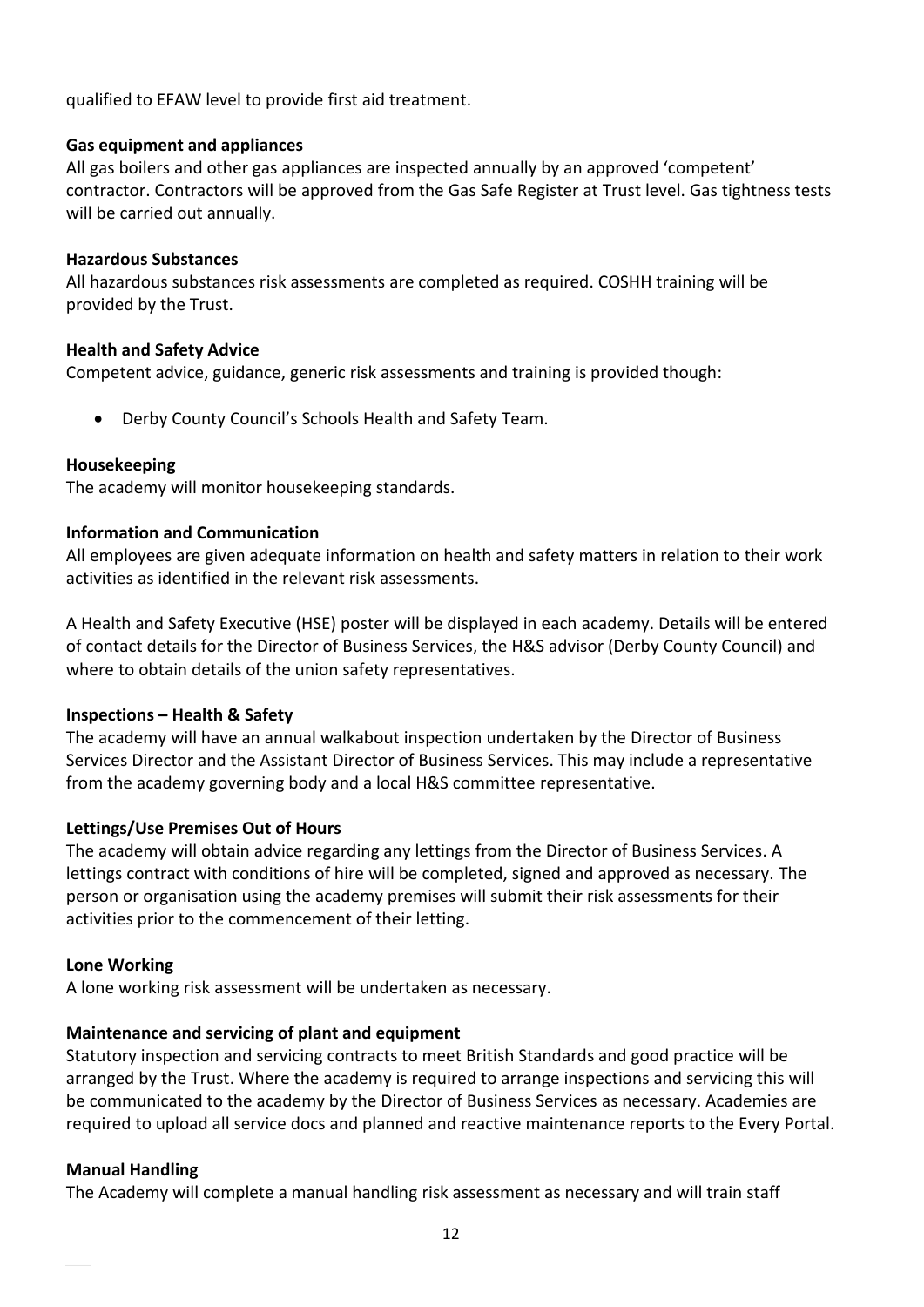involved.

#### **Medical Conditions- management of**

The academy has adopted a medical conditions policy March 2019 and a completed risk assessment.

#### **New and expectant mothers**

The academy will carry out a risk assessment as soon as the Headteacher is made aware by the employee and this risk assessment will be reviewed as necessary.

#### **Off-Site Educational visits**

The academy has an appointed Educational Visit Coordinator (EVC) Sandra Wheatley / Ren Stretton. The EVC is responsible to the Headteacher for ensuring health and safety issues have been addressed and that all relevant risk assessments are completed.

All trips are uploaded to EVOLVE. Advice and guidance is provided by Derby County Council Outdoor Education Team.

# **Personal Protective Equipment (PPE)**

The academy will assess the need for PPE through the completion of local risk assessment.

#### **Positive Handling/De-escalation**

The need for de-escalation and positive handling training will be assessed locally. The academy will record instances of handling.

#### **Reporting of defects, hazards and near misses**

All employees have been instructed to report defects, hazards, near misses via a recorded local procedure (to the Premises Officer or Headteacher), or verbally to the Deputy Duty Officer (if urgent) who will ensure that appropriate action is taken to avoid accident/injury.

#### **Risk Assessments**

The Academy will complete the necessary risk assessments from a set that they have been provided via the Derby County Council Health & Safety Team. Risk assessments will be reviewed as necessary and on at least an annual basis. Further risk assessments will be undertaken as required.

The following risk assessments will be in place:

- Fire (office suite only)
- **•** Provision of First Aid
- Hazardous substances used for cleaning (COSHH)
- Individual workstation (DSE)
- New and expectant mothers (as necessary)
- Individual staff- medical/disability (as necessary)
- Lone working (as necessary)
- Working at height
- Use of private vehicles for business use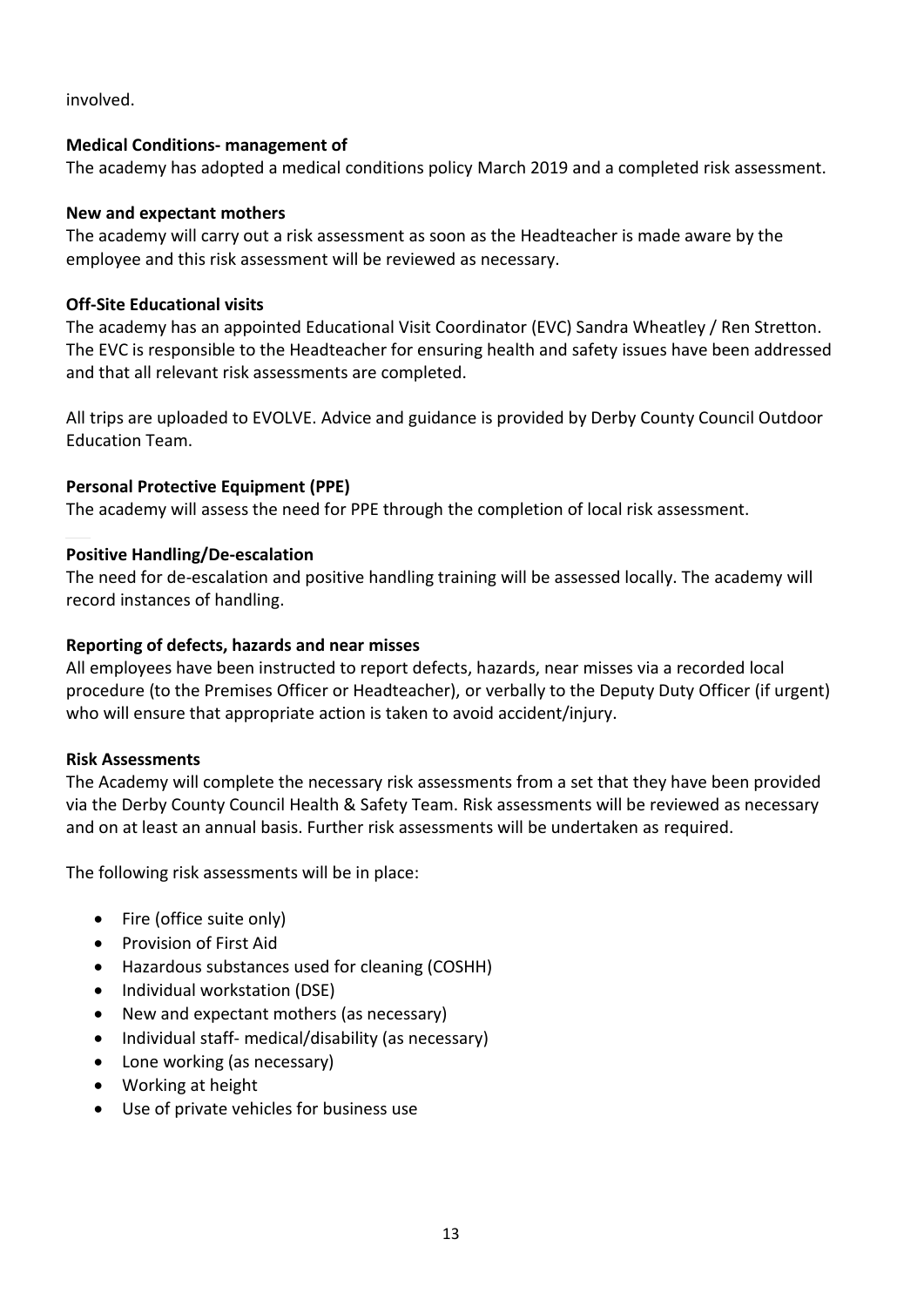#### **Safety Representatives**

Under legislation academy employees who have been appointed by their union as Safety Representatives have legal rights and functions e.g.:

- to represent employees
- to investigate hazards and complaints
- to carry out inspections of the workplace
- to attend safety committees

#### **Security**

The Deputy Duty Officer is responsible for maintaining the physical security of the site, e.g. locks, selfclosers, gates, fences, etc.

Arrangements are in place to prevent unauthorised access, so far as is reasonably practicable, and also to ensure that pupils are prevented from absconding or accessing restricted parts of the site.

The response to alarm activation is covered in the lone working risk assessment and the associated procedures and arrangements.

The academy will complete a premises safeguarding and security risk assessment and establish their own security policy.

#### **Site Inspections**

Arrangements are in place for a joint inspection to be carried out of the building and site, at least annually, by the Headteacher and Deputy Duty Officer.

# **Slips, trips and falls**

The academy has completed a Risk Assessment for slips, trips and falls 22.2.2021. A copy can be found in the shared folder on the work drive.

# **Stress, Work Related**

The Headteacher is responsible for managing work-related stress within the academy setting. A stress toolkit will be used by academy management. Any instances of stress with the Headteacher will be managed by the Trust.

# **Adverse Weather**

The school has a risk assessment in place for adverse weather, including sun exposure.

# **Supervision**

Risks managed and decisions made locally.

#### **Training**

All employees are given adequate health and safety training, which includes basic skills training, specific on the job training and training in health and safety or emergency procedures.

New, temporary and supply staff are given basic induction training on health and safety, including the arrangements for first aid, fire, evacuation, security and reporting of concerns. This is recorded and kept of the employee's personal file. New employees are adequately supervised, as required.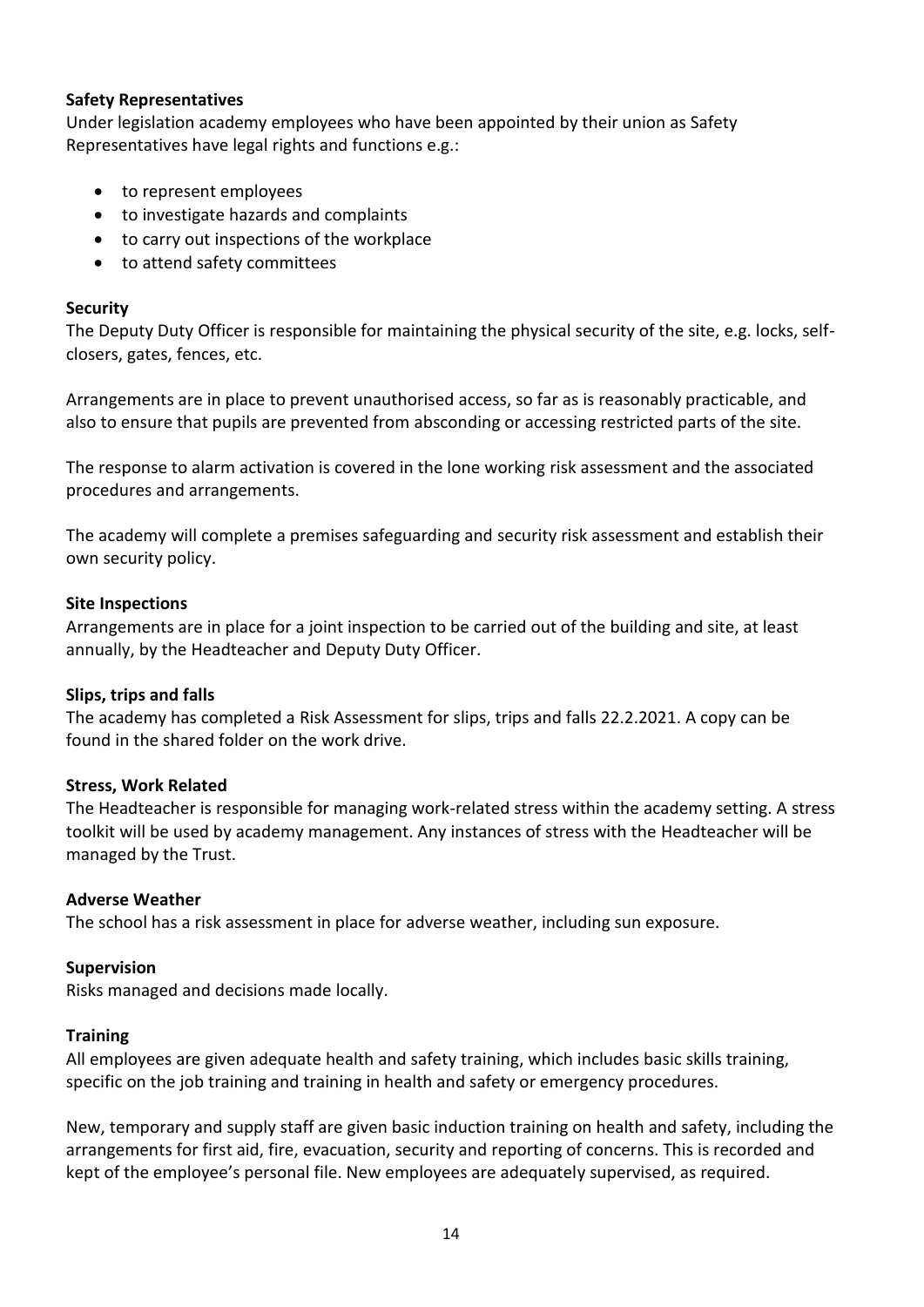Site Management staff will attend a general health and safety training course on at least a five yearly basis.

Other training needs will be identified through locally completed risk assessments.

# **Vehicles, Use of**

If the academy allows staff to take pupils/students in their own car they should keep a copy of their driving license, insurance and MOT.

# **Violence**

The Health & Safety Executive's (HSE) definition of violence is:

'any incident in which a person is abused, threatened or assaulted in circumstances relating to their work'.

All incidents of violence will be recorded and investigated as required by the line manager or Principal/Headteacher.

# **Water Management/Control of Legionella**

The academy will comply with the requirements of the legionella Approved Code of Practice (L8). The Trust will employ a competent contractor to undertake and then review a legionella risk assessment on a five yearly basis, or sooner if changes to the supply or storage of water change due to works carried out to buildings or water systems. Regular tasks as required by the legionella risk assessment are managed locally. All documents should be uploaded to the Every Portal.

# **Welfare facilities**

The academy will, so far as reasonably practicable, ensure adequate and appropriate welfare facilities.

# **Work Equipment**

Managed locally. Risk assessments undertaken as required. Training organised as necessary.

# **Workplace Transport Safety**

Managed locally. Risk assessments undertaken as required.

# **Working at Height**

Managed locally. Risk assessments will be undertaken as required. Training will be organised as necessary. Access equipment will be inspected, on a basis identified in the working at height risk assessment, by the Responsible Property Officer and recorded locally.